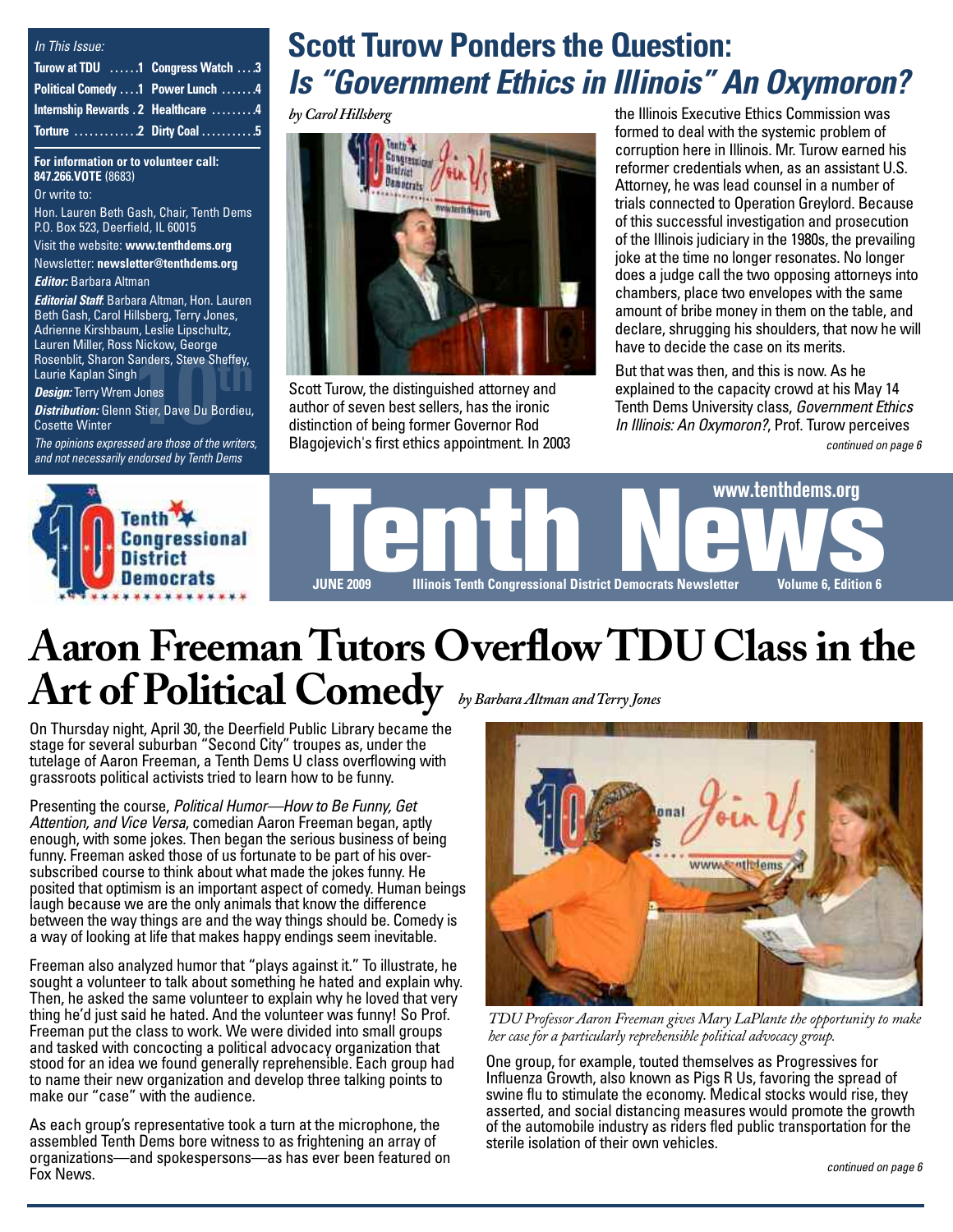# **The Rewards of a Tenth Dems Summer Internship**

#### *by Lauren Miller*

This summer will be my first as an intern for the Tenth Dems. As a high school student going into my junior year, my summer job prospects were not very exciting. Whether babysitting, camp counseling, or dog walking, working seemed just an activity that would get in the way of going to the beach.

This opportunity, however, is very different from any of those activities. Interning at Tenth Dems is fast-paced, exciting, and more educational than any school course. What average high school student can say that she assisted a politician, organized volunteers, or worked on a website over the summer? This is a unique opportunity that allows every intern and volunteer to truly make a tangible difference in his or her local community.

In addition to all of the excitement and opportunities that interning offers, there are many more reasons why volunteering for Tenth Dems is so rewarding. I have noticed that many of my high school peers are shockingly unaware of what is going on in the world. As members of a generation that will inherit many complicated political issues, it is crucial that we learn to understand what is going on around us. This

# **The Politics of Torture**

#### *by Steve Sheffey*

President Obama is being criticized by both the left (for not investigating interrogators) and the right (for releasing CIA memos) for his positions on torture—perhaps the surest sign that, once again, his judgment is sound.

According to *The New York Times*, President Obama said the Justice Department would have to decide whether the lawyers who authorized the interrogation methods should face charges, while pledging that interrogators would not be investigated or prosecuted for using techniques that the lawyers said were legal.

A threshold question is whether torture, such as waterboarding, works. Sen. John McCain, who should know, says that waterboarding is torture. McCain believes that torture is ineffective because the victim will say anything to make it stop. If empirical evidence shows that torture does not work, then there is no justification for torture.

But what if torture does work? What if using torture will elicit otherwise unavailable information that could save lives, perhaps thousands of lives? Those are big "ifs." We cannot condone torture without hard evidence that contradicts Sen. McCain's first-hand observations. As others have pointed out, in a "ticking time bomb scenario" torture may be even less effective, because the subject could give some answer, any answer, to stop the torture, knowing that he or she would only have to hold out for a short time.

But if torture does work, the question becomes whether it is good public policy in any circumstances. (Another question is what we mean by "torture." Almost by definition, torture must be unacceptable, a problem some attempt to solve by redefining torture to their liking.)

No country has been victimized by terrorism more than Israel. Former Israel Supreme Court President Aharon Barak wrote that the fate of democracy is that "not all means are acceptable to it, and not all methods employed by its enemies are open to it. Sometimes, a democracy must fight with one hand tied behind its back. Nonetheless, it has the upper hand. Preserving the rule of law and recognition of individual liberties constitute an important component of its understanding of security. At the end of the day, they strengthen its

job gives me an inside look into how our government's policies work, and into how they affect our daily lives. Becoming informed and educated is critical to our working together to make a difference. While helping candidates and citizens to get their voices heard is the main goal of this grassroots organization, most people don't realize that those of us who volunteer to help get so much back—especially knowledge and experience.

The recent presidential election was a key influence on many of the people volunteering at political offices this summer. President Obama inspired young people everywhere with his call to make a difference. He motivated us to get involved with our communities because anyone can be influential, despite age, gender, or cultural background. His refreshing campaign and message of unity encouraged me to get involved and see what I could do to encourage local change.

So why help Tenth Dems? It is a fantastic group of people who advocate support of Democratic leaders all over the Illinois 10th Congressional District. Every volunteer is appreciated and does work that influences positive action around the 10th District. Interning is my way of helping out and having a summer experience that will teach me more than I could ever imagine.

spirit and strength and allow it to overcome its difficulties."

And yet Barak also recognizes that there must be a balance: "Democratic nations should conduct the struggle against terrorism with a proper balance between two conflicting values and principles. On one hand, we must consider the values and principles relating to the security of the state and its citizens. Human rights are not a stage for national destruction; they cannot justify undermining national security in every case and in all circumstances. Similarly, a constitution is not a



prescription for national suicide. But on the other hand, we must consider the values and principles relating to human dignity and freedom. National security cannot justify undermining human rights in every case and under all circumstances. National security does not grant an unlimited license to harm the individual. Democratic nations must find a balance between these conflicting values and principles.

"Any balance that is struck between security and freedom will impose certain limitations on both. A proper balance will not be achieved when human rights are fully protected, as if there were no terrorism. Similarly, a proper balance will not be achieved when national security is afforded full protection, as if there were no human rights. The balance and compromise are the price of democracy."

But none of this means that torture is acceptable, although, to a certain extent, some civil liberties may in some circumstances be curtailed. By releasing the CIA memos, President Obama has allowed an essential debate about whether torture is effective and under what circumstances it should be permitted to begin. Obama is right to open the possibility that the lawyers who wrote legal memos authorizing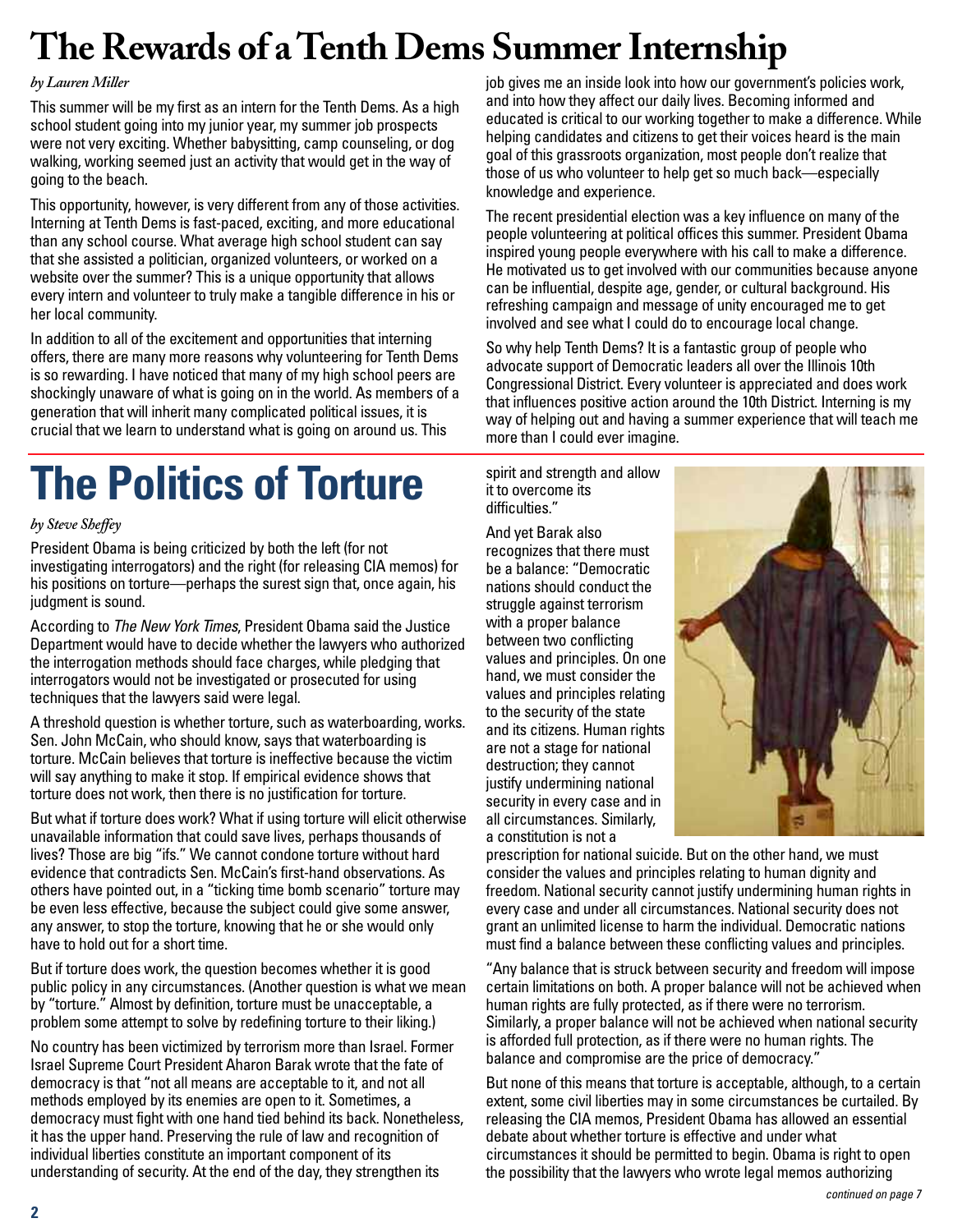# **Mark Kirk Unveils Sham Legislation to Kill Healthcare Reform**

Given Mark Kirk's penchant for duplicity, he must be having the time of his life helping his party attempt to block healthcare reform.

On May 20, Kirk, along with co-author and co-sponsor Charlie Dent (R-PA), unveiled proposed legislation bearing the Orwellian title "The Medical Rights Act." Sponsored by Kirk, Dent, and 11 other Republican Congressmen, the bill proposes to guarantee that private healthcare cannot be denied by government restrictions. It also bans government interference in the patient-doctor relationship (except in cases like Terri Schiavo's).

Like many other Kirk-sponsored legislative proposals, the Medical Rights Act (MRA) is deceptive. It does exactly the opposite of what it pretends to do. As outlined in a press release (text is as yet unavailable), the bill is carefully crafted to appear to protect patients' rights to affordable, quality heathcare while it actually is aimed at prolonging the insurance industry's ability to deny patients this basic human right. (See [http://www.house.gov/apps/list/press/il10\\_kirk/](http://www.house.gov/apps/list/press/il10_kirk) healthcare release.html.) Its core purpose is to counteract flaws in the president's anticipated healthcare reform proposal, but the press release refers not to any provisions in any presidential or Democratic healthcare bill but to anecdotes and skewed statistics relating to the Canadian, British, and European healthcare systems.

Essentially, Kirk sets up a straw man—healthcare reform that will interfere with the doctor-patient relationship—and then topples the straw man by purporting to protect rights (to medical choices) that were never in danger. Worse still, buried in the legislation is a provision that repeals the longstanding prohibition against physicians billing Medicare beneficiaries for services covered by the Medicare program. Under current law, a physician must accept Medicare's reimbursement as full payment for any service furnished to a Medicare beneficiary. This longstanding protection of Medicare beneficiaries against "balance billing" is the last feature of our current healthcare system that needs reforming.

The MRA bears one other striking resemblance to other Kirk legislative proposals: it appears to have been designed more as a PR tool—to

Jatch Congress he b 199373.html.) The strategy, as crafted by Luntz, aims to

scare the American public into believing that government-run healthcare would deny Americans control over their medical care by eliminating their choice of doctor and causing long waits for lifesaving medical procedures.

In his now infamous article "The Language of Healthcare 2009" [\(http://www.pnhp.org/news/2009/may/frank\\_luntzs\\_the\\_l.ph](http://www.pnhp.org/news/2009/may/frank_luntzs_the_l.php)p), Luntz instructs Republicans to be vocally and passionately on the side of reform. "If the argument becomes President Obama is on the side of reform and Republicans are against it, the battle is lost," he wrote. "Republicans must be for the right kind of reform that protects the quality of healthcare for all Americans."

Who better than Mark Kirk, himself a master at doublespeak, to implement Luntz's strategy? Kirk's May 20 press release introducing the MRA—now the centerpiece of his website—could have been written by Luntz himself. Some bloggers, in fact, have speculated that Luntz ghost-wrote it. (See "Medical Rights Act: New Legislation Ghost-Authored by Frank Luntz," [http://mediamattersaction.org/blog/](http://mediamattersaction.org/blog) 200905210004.)

Following Luntz's instructions to a tee, Kirk's press release repeatedly characterizes the MRA's sponsors as on the side of healthcare reform. "President Obama rightly placed healthcare reform among his top priorities for this Congress," it says. It then carefully frames the bill's objectives in the context of the president's goals: "In March, President Obama outlined three principles for health care reform: lower costs, increased choice, and expanded access. The Medical Rights Act strengthens these goals while adding safeguards to protect the doctorpatient relationship and improve American medicine."

grab media attention and broadcast Republican talking points—than as a serious proposal aimed at becoming law. It's clearly part of a much broader Republican strategy to use misinformation and scare tactics to block reform of America's broken healthcare system.

The architect of this strategy is Republican spinmeister Dr. Frank Luntz—the man who crafted the language used to promote a preemptive war in Iraq and to underplay the severity of global warming. (See "Senator Merkley-Words Designed to Kill Heath Care Reform," May 7, Huffington Post, <http://www.huffington> post.com/jeff-merkley/ words-designed-to-kill-

### **The Republicans' 10 Rules For Stopping the "Washington Takeover" of Healthcare**

#### *by Dr. Frank I. Luntz*

- 1. Humanize your approach.
- 2. Acknowledge the "crisis" or suffer the consequences.
- 3. "Time" is the government healthcare killer.
- 4. The arguments against the Democrats' healthcare plan must center around "politicians," "bureaucrats," and "Washington"…not the free market, tax incentives, or competition.
- 5. The healthcare denial horror stories from Canada & Co. do resonate, but you have to humanize them.
- 6. Healthcare quality  $=$  "getting the treatment you need, when you need it."
- 7. One-size-does-NOT-fit-all.
- 8. WASTE, FRAUD, and ABUSE are your best targets for how to bring down costs.
- 9. Americans will expect the government to look out for those who truly can't afford healthcare.
- 10. It's not enough to just say what you're against. You have to tell them what you're for.

Source: Physicians for a National Health Care Program, [http://www.pnhp.org/news/2009/](http://www.pnhp.org/news/2009) may/frank\_luntzs\_the\_l.php

Having set the stage, Kirk's press release gets to its main objective of disseminating misinformation and fabricated horror stories about government-run healthcare programs in Canada and the UK to scare the American public. The irony, of course, is that most of the problems it points to in the Canadian and UK programs—i.e., long waits, denial of medical treatment, and healthcare rationing exist to a much greater degree in the U.S. under the current private insurance system and are major factors in calls for reform.

In the end, it's clear that Kirk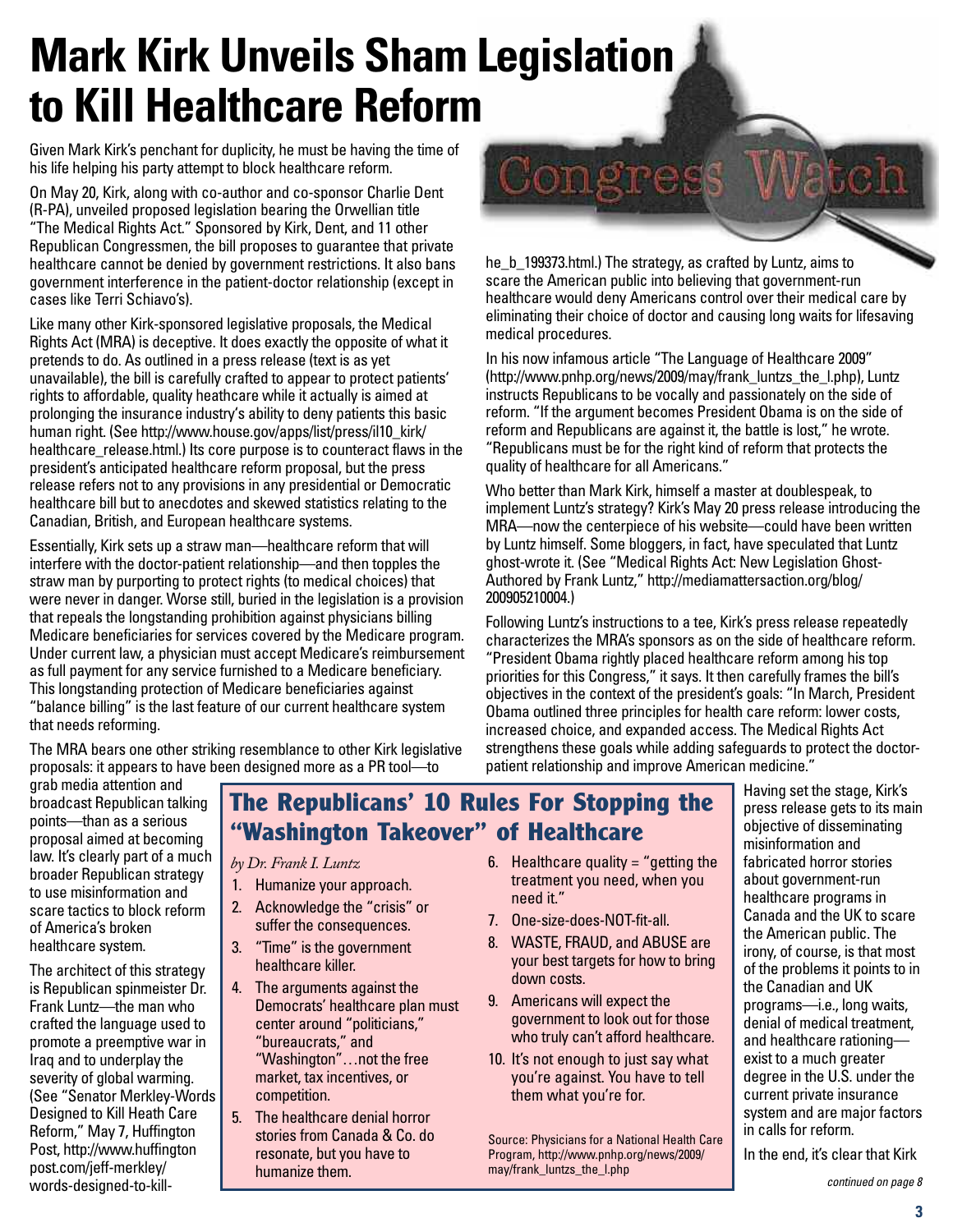## **White House Insiders and Chicagoans Valerie Jarrett and Tina Chen Featured Speakers at 8th Annual Ultimate Women's Power Lunch**

#### *by Barbara Altman*

A capacity crowd of 1,937 joined Tenth Dems's neighbor to the south, Illinois 9th District Rep. Jan Schakowsky, on May 11 at her 8th annual "Ultimate Women's Power Lunch." Featured speakers included Chicagoans Valerie Jarrett, Senior Advisor and Assistant to the President for Intergovernmental Affairs and Public Liaison, and Tina Chen, White House Public Liaison on Ms. Jarrett's staff. They regaled attendees with stories about their new lives in Washington. Preceding them at the podium was Minnesota Senator Amy Klobuchar, who provided some humorous insight into what it's like to be a U.S. Senator and a woman.

Rather than take turns at the podium giving speeches, Jarrett and Chen chose to sit on the dais and "interview" one another. The relaxed format allowed them to convey through anecdotes the heady experience of serving their country from the West Wing of the White House. Each woman confessed to continuing to feel a thrill every time her car passes through the White House gates on the way to work. Another thrilling moment Ms. Chen evoked was a recent ceremony at which she swore in new U.S. citizens, all of whom were active duty military personnel.

The goal of public liaison is to bring "the people" into government. The constituency of the Office of Public Liaison—recently renamed the Office of Public Engagement—is "everyone *except* elected officials." Urban affairs, neglected by past administrations, is an important part of the office's mission.

Women and Girls, whose goal is to integrate women's issues among all executive departments. To ensure that such integration starts at the top, all cabinet officers are members of this council.

One of Ms. Chen's jobs is, in preparation for President Obama's town halls and similar trips, to find local citizens who will be touched by whatever initiative the president is promoting at the time. Likewise, these officials bring to the White House citizens who have never been there before. As one of the speakers quipped, they have been bringing to the White House people who previously never got closer than "protesting outside the gate."

Sen. Klobuchar warmed up the crowd with her own anecdotes about being a Washington "power woman." She claimed to have raised \$17,000 for her senate campaign from "former boyfriends," a source she acknowledged was "not an expanding base." And she delighted in sharing the moment she ran into her husband near the Capitol, with a wrapped gift under his arm—on his way to join other Senate spouses at a baby shower for Sen. Jim Webb's wife.

Rep. Schakowsky's own brief remarks included her acknowledgment that she has been considering a 2010 bid for the senate seat currently occupied by Roland Burris. She reported that 80 percent of her constituents supported her running. However, she expressed some reluctance to leave the House after accruing seniority that places her on key committees and has earned her a place in the Democratic House leadership as a member of the Steering and Policy Committee and a Chief Deputy Whip. She promised that an announcement of her decision whether or not to run for the senate would come by June 8.

Also within this office's bailiwick is the White House Council for

# **Quality Healthcare: So Many Questions —So Few Answers**

#### *by Sharon Sanders*

This isn't just about healthcare reform. The same questions I'm asking will hit us smack in the face with or without reform. What reform will do is speed up the process of questioning the moral, financial, and ethical aspects of change.

As healthcare reform in one form or another becomes a likelihood in this session of Congress, we will have to start the debate not only on the cost to our economy of such a revolutionary change in healthcare delivery, but also on the ethics and costs of some of our most common procedures.

The end-of-life debate will be one of the biggest discussions. For example, your elderly mother is on her deathbed, but your family is offered several procedures, costly ones, that will prolong her life for a few months, procedures that will have little effect on her quality of life but will result in enormous costs to the healthcare system. What do you do? Who should make the decisions: the dying patient, the family, or the medical team? These are heart-wrenching decisions that are made over and over again in this country every day but now will become even more critical. The "typical" approach to end-of-life decision-making involves the caregiver team and patient surrogates, who will have to be involved at every step. We will have to find ethical formulas for maintaining a quality-of-death as well as quality-of-life response. Respect for patient autonomy and the intention to honor decisions to decline unwanted treatments will have to be looked at more closely. The right to die may be reevaluated.

In the United States, we have allowed the costs of unending care to be incurred—often needlessly—yet in other industrialized countries, hospice with dignity and without pain has become the answer much sooner in the end-of-life debate.

And it won't be just end-of-life issues that will need to be considered. To what extent should efforts be made to keep premature, critically ill, or severely handicapped newborns alive? How many times should we do bypass surgery, knee and hip replacements, and hundreds of other modern-day procedures that may or may not be necessary or improve the quality of life? We may even need to think about the length of chemotherapy for cancer patients and whether it adds to quality of life.

Skyrocketing costs, often unjustified, will cause us to reassess our values and decision-making procedures. Regardless of whether we actually get healthcare reform now, the spiraling, out-of-control costs will soon force the debate. We need to look at the efficacy of many of the drugs and costly procedures we're now using.

How far should research go in the search for a healthier and longer life? Studies have to be looked at more carefully to see if there is adequate return on the costs. Should the government pay for preventative healthcare? How should we determine administrative costs or production costs of pharmaceuticals and various implantable devices? What about heart and kidney replacement? Does the research show they are cost effective or extend and improve the lives of those who receive them? Is it ethical to spend hundreds of millions of dollars on advertising pharmaceuticals in magazines, newspapers, and on television that is aimed at the potential patient? Is it ethical to sell drugs directly to the doctors using incentives such as free lunches, parties, and other carrots? Studies need to be done completely independent of the companies producing such medical and pharmaceutical equipment to determine unbiased success rates of any given product.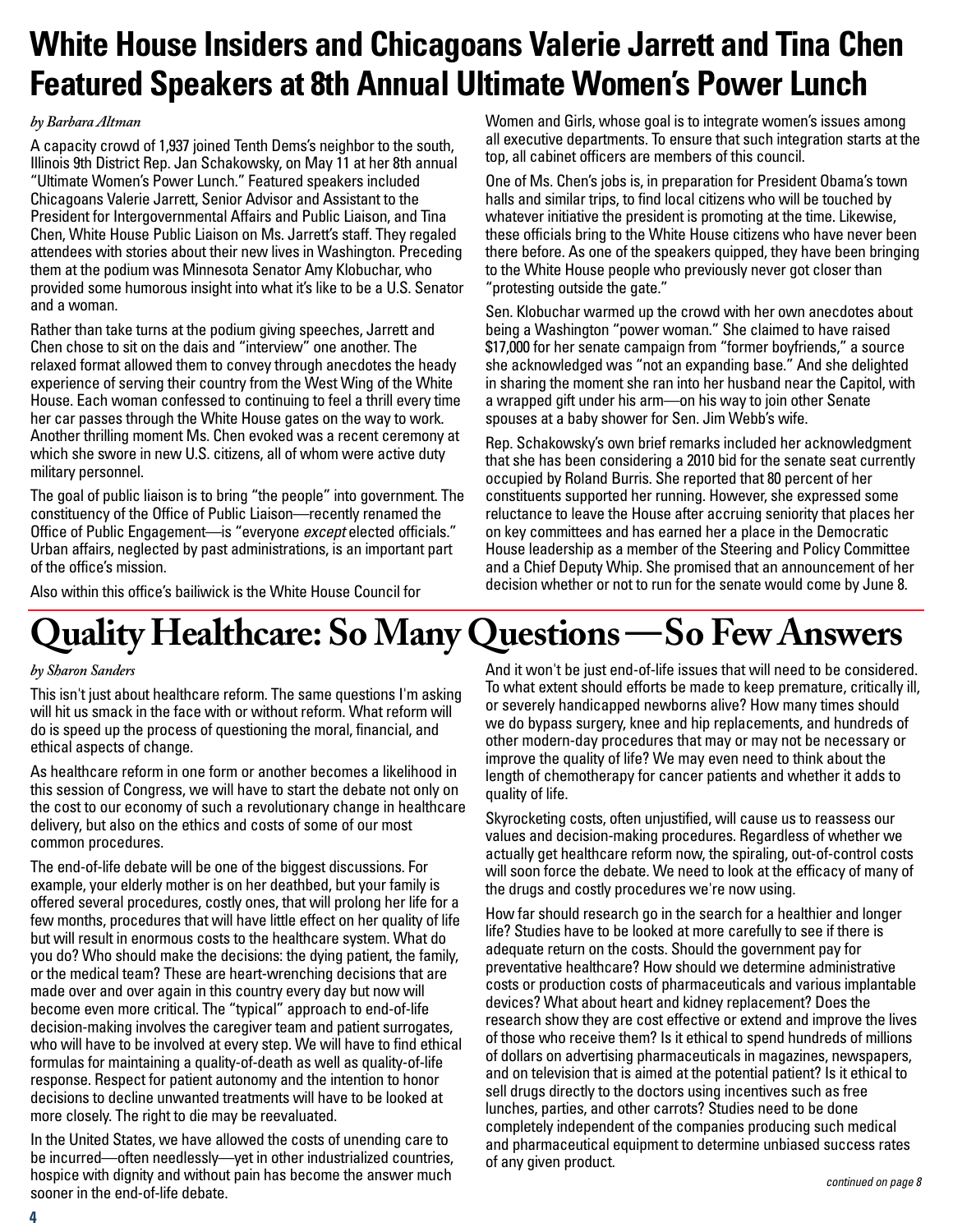# **Coal is NOT Clean! Coal is Dirty!**

#### *by George Rosenblit*

*This article is the first in a series examining existing and alternative sources of energy to generate electric power.*

I recently saw an ad on CNN that stated "Coal is Clean." First, I was surprised that CNN would air that myth. Then, I became very upset that so many uninformed people would believe it.

Coal is dirty, from mining to final use in electric power generating, every step of the way. And there is no proven process for making coal clean (by removing carbon dioxide—a gas that is released into the atmosphere and is a major contributor to global warming). Clean Coal is pie in the sky. Let's examine the methods, environmental impacts, and human toll in the process necessary for using coal to generate electric power.

#### **Coal is mined underground or by mountaintop removal.**

(See [http://www.bydesign.com/fossilfuels/links/html/coal/coal\\_get.htm](http://www.bydesign.com/fossilfuels/links/html/coal/coal_get.html)l.)

The Coal Information Network is very informative in describing underground mining. There are more than 1,000 underground mines in the United States. Much of our best coal is still underground. In 1980 there were more than 220,000 coal miners in the country. Today there are fewer than 100,000. But while 1980 production was about 800,000 tons, today we produce over 1 billion tons with fewer than half the number of miners.

The Coal Information Network also states that "coal mining is heavily regulated, both for safety and environmental impact, by the states and the federal government." The regulations may be there, but they are largely ignored.

Have you ever seen pictures of coal miners with head lamps and black faces covered with coal dust? Inhaling this dust causes black lung, a debilitating disease that causes many miners to die prematurely, in their 40s.

The *Courier-Journal* of Louisville, Kentucky published an article entitled, "Miners keep dying despite federal laws." (See [http://www.](http://www)

courier-journal.com/cjextra/blacklung/ index.html.) The stories of miners with black lung disease are heartbreaking. Recommendations for improving mine safety standards have been consistently opposed by the mining industry and also by the federal Mine Safety and Health Administration (MSHA). Unbelievable!

A *Courier-Journal* investigation in 1998 disclosed widespread cheating by mine operators and miners on testing for the amount of dust in mine air samples. Yet more than nine years after a federal report of



recommendations for mine safety was issued, virtually all of the key proposals have been ignored, and at least 7,600 more miners have died of black lung.

The focus on safety changed when George W. Bush replaced Bill Clinton as president. The work of the congressional investigative committee created during the Clinton administration, and efforts to implement its recommendations, stalled after Bush took office in 2001. U.S. Labor Secretary Elaine Chao, a member of President Bush's cabinet, ignored the plight of the coal miners.

In 2003, the MSHA brazenly proposed a regulation that would have had the effect of actually increasing as much as fourfold the legal



concentrations of coal dust! Who was paying off whom?

#### **What is Mountaintop Removal Mining?**

Mountaintop removal/valley fill coal mining (MTR) transforms some of the most biologically diverse temperate forests in the world into biologically barren moonscapes. (See <http://www.mountainjustice> summer.org/facts/steps.php.)

Forests are clear-cut, topsoil is scraped away, giant machines then scoop out millions of tons of "overburden," and all of this is dumped into adjacent valleys. Wildlife habitats are destroyed and vegetation loss often leads to floods and landslides. Next, explosives up to 100 times as strong as the ones that tore open the Oklahoma City Federal building blast up to 800 feet off mountaintops. Explosions can cause damage to home foundations and wells. "Fly rock," more aptly named fly boulder, can rain off mountains, endangering area residents' lives and homes.

Coal companies are supposed to reclaim land, but all too often mine sites are left stripped and bare. Even where attempts to replant vegetation have been made, the mountain is never again returned to its healthy state.

Giant machines then scoop out the layers of coal. The washing of coal often results in thousands of gallons of contaminated water that looks like black sludge and contains toxic chemicals and heavy metals. The sludge, or slurry, is often contained behind earthen dams in huge sludge ponds. One of these ponds broke on February 26, 1972, above the community of Buffalo Creek in southern West Virginia. Pittston Coal Company had been warned that the dam was dangerous but did nothing. Heavy rain caused the pond to fill up; and it breached the dam, sending a wall of black water into the valley below. Over 132 million gallons of black wastewater raged through the valley. 125 people were killed, 1100 more were injured, and 4000 people were left homeless. Over 1000 cars and trucks were destroyed, and the disaster did \$50 million damage.

The coal company called it an "act of God." This is but one example of the heartless, irresponsible, and callous attitude of coal companies toward human beings and the environment.

Bush received millions of dollars from the coal industry during his 2000 election campaign. One of Bush's big supporters in West Virginia, James "Buck" Harless (a Bush "Pioneer"), who raised \$250,000 for Bush, had a private audience with the president at Bush's Texas ranch. *continued on page 7*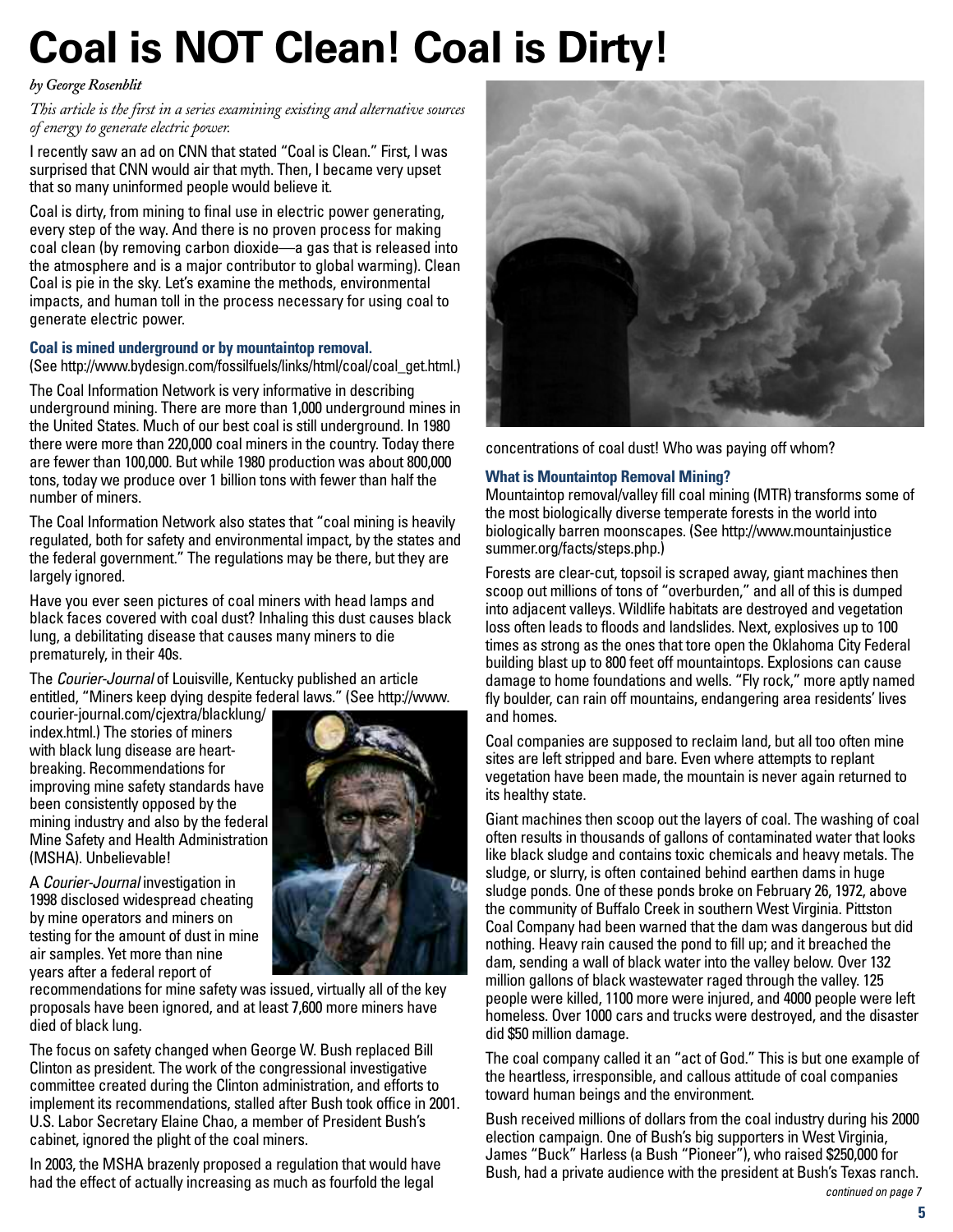## **Political Comedy at TDU** *continued from page 1*

Send our Seniors, or SOS, advocated reinstituting the draft, but for senior citizens only, arguing, in part, that their loss in combat would be far less traumatic to the nation than the lives of young men and women. Drafting the elderly would have economic benefits as well, removing some of the financial burden from Medicare and Social Security and opening up key jobs, like Walmart greeter, to younger people with families to support. Drafting the elderly would also save lives by reducing the number of automobile accidents on the home front – especially in Florida. Grandpa Sam Wants You!



Two of the advocacy groups focused on the environment. The Lake Michigan Development Commission preached, "Use it or lose it." The group advocated tapping Lake Michigan's unfulfilled potential by dumping garbage in the lake. This could lead to further economic development from selling "pre-fertilized" water to farmers in western states suffering from drought. ACT, the Anti-Conservation Team, also stood up for pollution by proposing more use of plastic bags. Building



*students and stand-up comedy wannabes collaborate on the evening's assignment. As they brainstorm to create political interest groups and develop talking points, Prof. Aaron Freeman circulates among them.*

**Turow at TDU** 

#### *continued from page 1*

three persistent themes that underlie the widespread corruption in Illinois government today: abuse of political contributions, abuse of state employees, and abuse by industries with long histories of corruption. In Turow's opinion, this systemic problem persists because Illinois is in dire need of campaign finance reform. Our state is one of only four that have no given to any public figure. The most



limits on the amounts of money that can be *Scott Turow poses with Tenth Dems interns Jennifer Bitoy, Jessica Werley, Ben Seitelman, and Andy Bookman. continued on page 8*

more factories to produce this petroleum-based product would help the economy, and government could increase revenues by fining those who use canvas bags. Best of all, the landfill mounds created by the disposal of this glut of plastic bags would improve the topography of Illinois.

The nation's culture wars became fodder for a pair of advocacy groups. The Coalition Against Marriage's spokespersons, Elizabeth Hasselback and Antonin Scalia, advocated a law banning all marriage. Such a law, they claimed, would eliminate discrimination against gays once and for all. It would also put those blankety-blank

> divorce lawyers out of work. And finally, We Are the Religious Right, or WARR, came out with strong support for religious fundamentalism. WARR's policies would save on education spending, as there would be no need for science labs, or even textbooks. Its spokesperson invited others to join the group "and do the thinking for us."

> Although none of us is expecting a call from Jon Stewart or Stephen Colbert anytime soon, every group got some laughs. And we came away from a delightful evening with a better understanding of the science, as well as the art, of political comedy.





A POLITICAL PARTY SCHOOL

significant result of this absence of limits is that House Speaker Mike Madigan controls the vast Democratic war chest. To quote Carol Marin in the *Chicago Sun Times*, May 24, 2009, "Mess with Madigan and he can crush you politically." Because of Mike Madigan's power, and because that power rests in part on unregulated campaign contributions, the prospects for significant reform in Illinois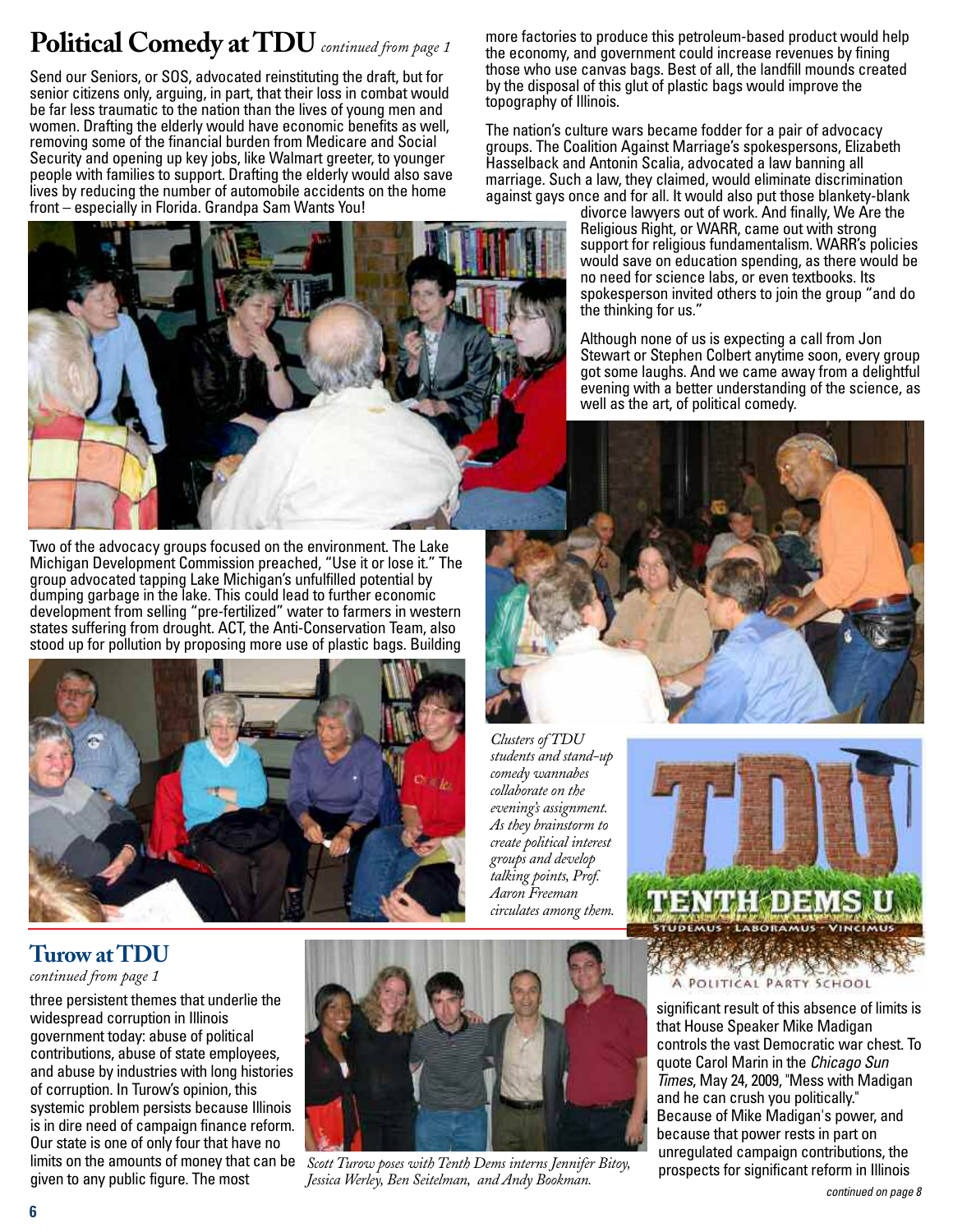## **Dirty Coal** *continued from page 5*

The Obama administration has announced moves to reverse the Bush administration's devastating last-minute weakening of the stream buffer zone rule, a key protection for waterways near mountaintop removal coal mines. (See [http://sierraclub.typepad.com/compass/2009/](http://sierraclub.typepad.com/compass/2009) 04/bush-rule-on-mountaintop-removal-coal-mining-reversed.html.) The move comes in response to a legal challenge by a coalition of organizations including the Sierra Club.

#### **Electric Power Plants**

There are 21 coal fired electric power-generating plants in Illinois, and two more are on the drawing boards. When the coal is burned, it spews toxic sulfur dioxide and mercury into the air, as well as carbon dioxide, which is a key contributor to global warming.

Sulfur dioxide forms sulfuric acid in the presence of moisture, which causes acid rain.

Mercury forms methyl mercury in Lake Michigan, and in rivers and streams. It enters the fish food chain, and then we ingest the poison when we eat the fish.

These plants are not a clean source of energy. This type of plant bears responsibility for 30 percent of greenhouse gas pollution in the United States, and it imposes both economic and human health costs on our society.

Health harms from coal-fired power plant emissions cause asthma and other chronic respiratory ailments. A Clean Air Task Force study found that "Fine particle pollution from U.S. power plants cuts short the lives of nearly 24,000 people each year."

Duke Energy and other ACCCE (American Coalition for Clean Coal Electricity) companies are spending millions to maintain the status quo while convincing people that the coal and utility industries want change. Yet no matter how much is spent on talk, without real investments in CCS (carbon capture and storage) technology research and development—and binding greenhouse gas reductions to create future industry certainty—coal will still be dirty. Meanwhile, atmospheric greenhouse gas levels grow, ice sheets melt, and hurricanes become more ferocious.

#### **The Coal Ash Time Bomb**

One of the worst environmental disasters in recent memory unfolded in Kingston, Tennessee, where a massive coal ash spill unleashed over a billion gallons of potentially toxic sludge into the Clinch River and surrounding land. (See *Tennessee Coal Ash Disaster Dwarfs Exxon Spill*, [December 30, 2008, http://earthfirst.com/tennessee-coal](http://earthfirst.com/tennessee-coal-ash-disaster-dwarfs-exxon-spill)ash[-disaster-dwarfs-exxon-spill/.\)](http://earthfirst.com/tennessee-coal-ash-disaster-dwarfs-exxon-spill)

Worst yet, the Tennessee Valley Authority—the nation's largest government-owned utility, which owns the plant where the spill occurred—failed to properly warn residents in the area of the toxins the sludge contains.

The spill was nearly 50 times as big as the famous 1989 Exxon-Valdez spill in Alaska. A wall holding back 80 acres of sludge from the TVA's Fossil Plant gave way. The sludge is a byproduct of the ash from coal combustion. A retention site at the Tennessee Valley Authority's power plant in Kingston contained the waste until a wall breached, sending the sludge downhill to damage 15 homes and cover at least 300 acres.

It will cost an estimated \$825 million to clean up this mess. Clearly, the societal costs of coal combustion will also be quite large. Nationwide, there are an estimated 600 similar coal ash storage facilities vulnerable to spills.

Coal ash contains heavy metals including arsenic, mercury, and lead. An EPA assessment found extremely high risks to human health and the environment from the disposal of coal ash in waste ponds and

landfills. The dust and airborne contaminants from the coal ash are dangerous. The way the TVA downplayed the effects is reprehensible.

#### **Pie In The Sky**

The coal industry's campaign to "make coal sexy again" has included every trick in the book—even a music video ad featuring supermodels dressed up as coal miners.

David Roberts, an environmental writer for Grist.com, has written a great critique of the coal industry's "clean coal" campaign, pointing out that "it's an obvious scam—easily exposed, easily debunked. Just because it's obvious, though, doesn't mean the media won't fall for it. The entire 'clean coal' propaganda push is premised on the media's gullibility." (See [http://www.prwatch.org/node/8096.\)](http://www.prwatch.org/node/8096)

#### *60 Minutes* **Confirms that the Clean Coal Smoke Screen Continues**

In an interview with *60 Minutes* on April 26, 2009, James Rogers, CEO of Duke Energy, advocated a major program to research, develop, and deploy carbon capture storage technology to slash greenhouse gas pollution from coal-fired power plants. "But it's gonna take trillions of dollars to do it." Duke Energy has not invested any dollars in the technology to make clean coal a reality. (See<http://www.american> progress.org/issues/2009/04/smoke\_screen\_continues.html/print.html.)

An analysis of the industry's investments found that companies spent less than two cents in research on "clean coal" for every \$1 of profit. And even though new legislation would fund technology to make clean coal a reality, ACCCE has yet to show any support for it.

President Obama supports investments to develop CCS (carbon capture storage) technology that would enable power plants to capture 85 percent or more of their carbon dioxide emissions and permanently store them underground in geological formations. The American Recovery and Reinvestment Act will invest billions of dollars in such research.

It's pure bribery, and Congress is complicit. Data collected by the Center for Responsive Politics found that "Political action committees and individuals employed by ACCCE member firms, including many top executives, contributed \$15.6 million to federal campaigns in the 2008 election cycle—with a reach so wide that 87 percent of Congress received money." Total federal campaign spending by the coal mining and electric utility industries in 2008 was \$23.6 million.

CCS technology could take a decade or more to commercialize, if the method is proven feasible. In the meantime, ACCCE hopes to prevent adoption of any meaningful binding reductions in greenhouse gas emissions.

### **Torture** *continued from page 2*

torture might be prosecuted. "Following orders" is not a moral defense to egregious conduct. However, given the nature of the enemy and what appeared to the interrogators to be legal justification, one wonders on what grounds the interrogators could be prosecuted, assuming (and this is a big assumption) that the interrogators acted within the scope of their authority. If they did not act within the scope of their authority, or if their conduct was so egregious that they should have known it was against the law, then they should be prosecuted.

If torture or harsh interrogation can be justified at all, it can only be justified on a case-by-case basis. We must consider who the prisoner is, what he or she might know, what the threat is, and what methods will be used. Yet in the absence of any evidence that torture has ever produced information that could not have been produced by other means, it is difficult to imagine circumstances under which torture could be justified as necessary when balancing the needs of state security against the need of the democratic state to safeguard the rule of law that it exists to uphold.